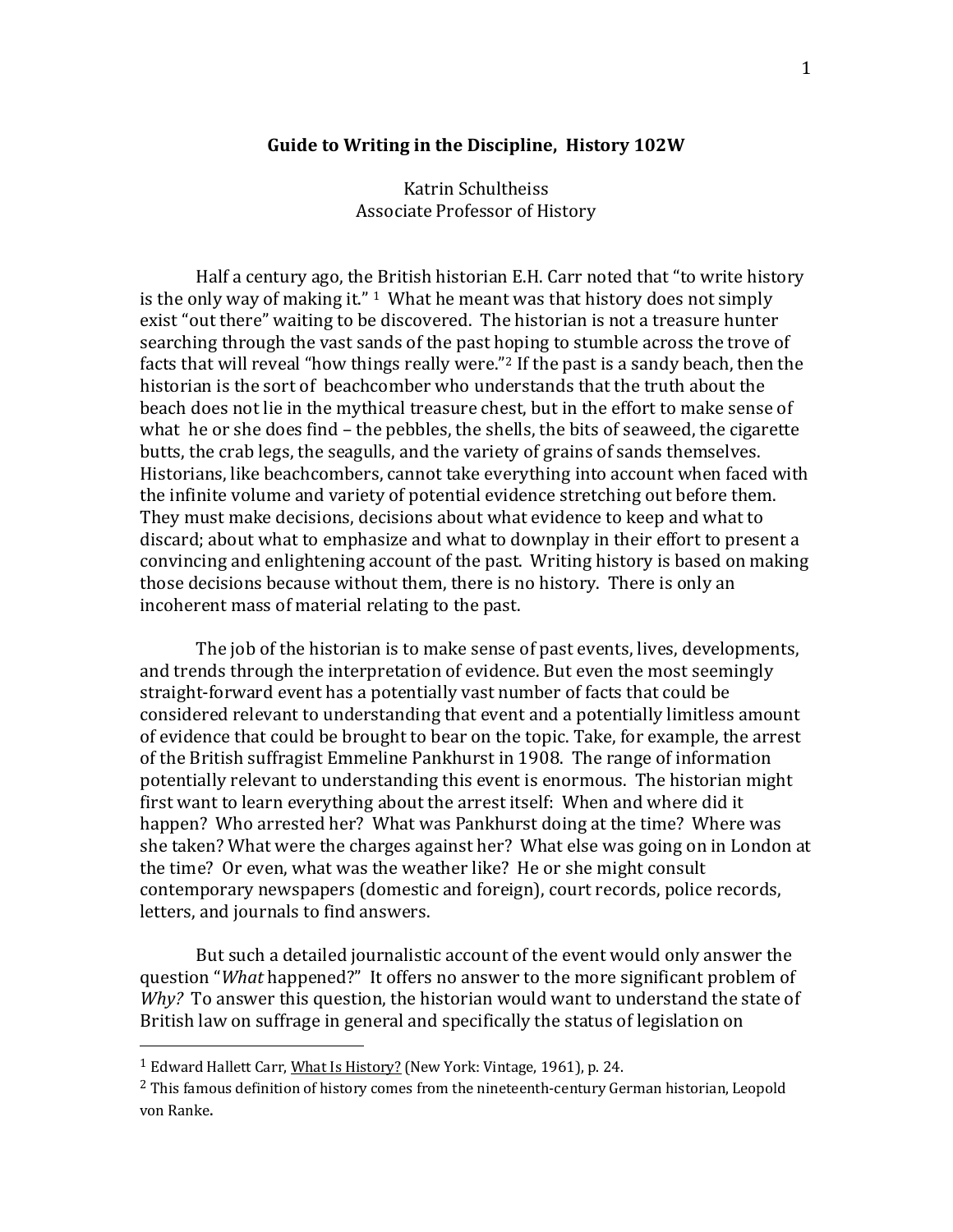women's suffrage. He or she would need to understand the history of public demonstrations in Britain and the history of women's participation in public demonstrations in particular; current and past understandings of women's political status, and the history of the British women's suffrage struggle. And what about the life of Emmeline Pankhurst? What biographical elements contributed to her becoming a leader in the suffrage movement? How did the politically active Pankhurst family shape her career? What role did class status play in shaping Emmeline's views of women's suffrage? And then there's the whole history of women's relationship to the criminal justice system and the history of changing ideas of acceptable feminine behavior. The list could go on and on, with each new question generating a new list of possible evidence.

Historians are ultimately all faced with the challenge of deciding which story or stories they want to tell from among the many possible stories about the past that they could tell. What we call "history" – the history that appears in articles, textbooks, scholarly monographs, and popular history books -- is the result of historians making choices about evidence, argument, narrative structure, and writing style. The quality of historical writing depends first and foremost on whether or not the historian-author can convince the reader that the choices he or she made are valid. Writing history is more than just amassing facts about the past; it is more than crafting grammatically correct and factually accurate sentences, and it is more than telling a plausible or entertaining tale about the past. Writing good history is making a convincing case for a particular interpretation of the past. In a very real sense, then, writing history is creating history.

**\* \* \***

## **Types of Historical Writing**

### **Scholarly articles based on primary research:**

Articles based on primary research are in many ways the bread and butter of scholarly historical writing. Because full-length monographs can take many years to write and produce, academic historians often publish the results of their new research in article form long before they publish a book on the subject. Most academic historians aim to publish articles in scholarly journals such as the American Historical Review, which features essays on all geographic regions and time periods, or in one of the innumerable more specialized journals. Articles are usually written for an audience of other professional historians and for students of history.

Articles based on primary research must have a claim to originality. That claim might arise from the discovery of a new source or sources (for example, a long lost diary written by a victim of the Holocaust or a heretofore unknown exchange of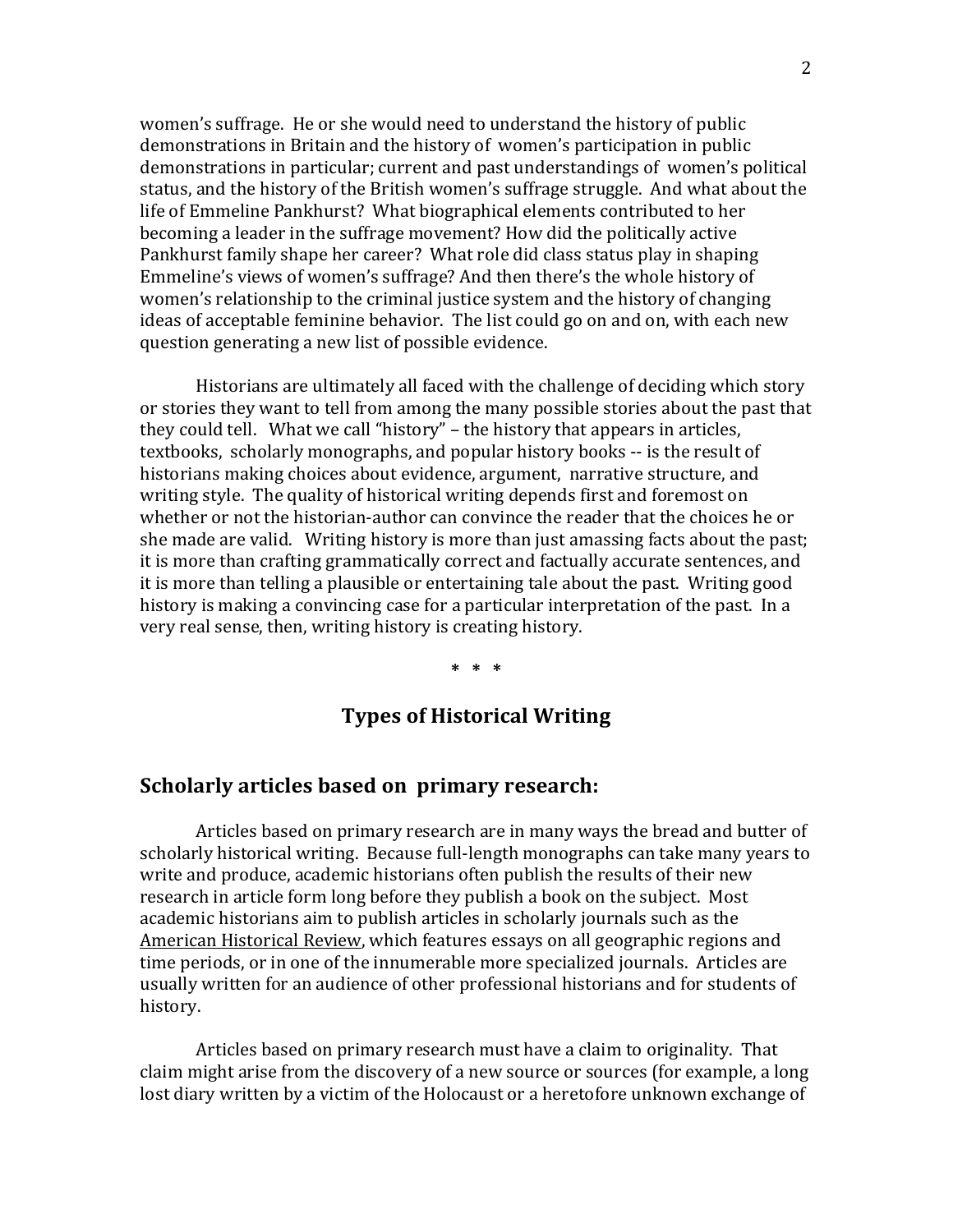letters between two diplomats) or the claim may arise from a new interpretation of sources that are already known. For example, an historian might write an original article about Napoleon's foreign policy based on published primary sources that have been used by other historians. In all cases, the historian aims to demonstrate that new sources or a new interpretation of old sources adds something important to our understanding of a subject or suggests new answers to old historical questions.

There are a number of steps involved in writing a scholarly article based on primary research. For professional historians and graduate students, some of these steps can take weeks or months to complete. In this class, the time frame will be greatly compressed and the depth of research will necessarily be shallower, but the process will be more or less the same.

**1. Choosing a topic**: Start by choosing a general subject that interests you – for example, women in the First World War. Find a book, article, or essay on the general topic (often the topic appears in one of the course books) and work to narrow the topic. Ask yourself, what in particular interests you about the subject? What would you like to learn more about? After reading, you might, for example, decide that you want to learn more about women's food protests during the war, or about women's factory work. Eventually, you will have to narrow the topic even further either by geography or by date. The precise topic you end up with will be based not only on your interest, but on the availability of relevant and accessible primary and secondary sources. Note that for some topics in European history, it will be difficult to find primary (or sometimes even secondary) sources in English. If you have foreign language skills, use them!

**2. Formulating research questions:** Once you have narrowed your topic, you need to formulate preliminary research questions. Research questions form the foundation for your thesis or argument. They also provide direction for your research. Bear in mind that your research questions will almost always evolve over the course of your research as you learn more about your subject and more about the kinds of questions that other historians have posed. Do not become overly attached to your initial questions. Your final research questions should reflect the knowledge you have gained during the research process and build on – rather than repeat—the work of other historians.

Let us suppose that you have decided to focus on women's factory work in Germany during the First World War. You have already read an article or two about the general subject. Some possible initial research questions might be: What types of industries hired women in large numbers and for what kinds of jobs were they hired? What social, political, cultural, and economic forces encouraged women to enter the factories? What forces dissuaded them? As you do more research, your questions will become more focussed. For example, you may end up asking – How can we explain the vast discrepency in rates of women's factory work in different regions of Germany or at different points in the war? Or, how can we explain the Socialist Party's ambivalent response to women's entry into wartime industry?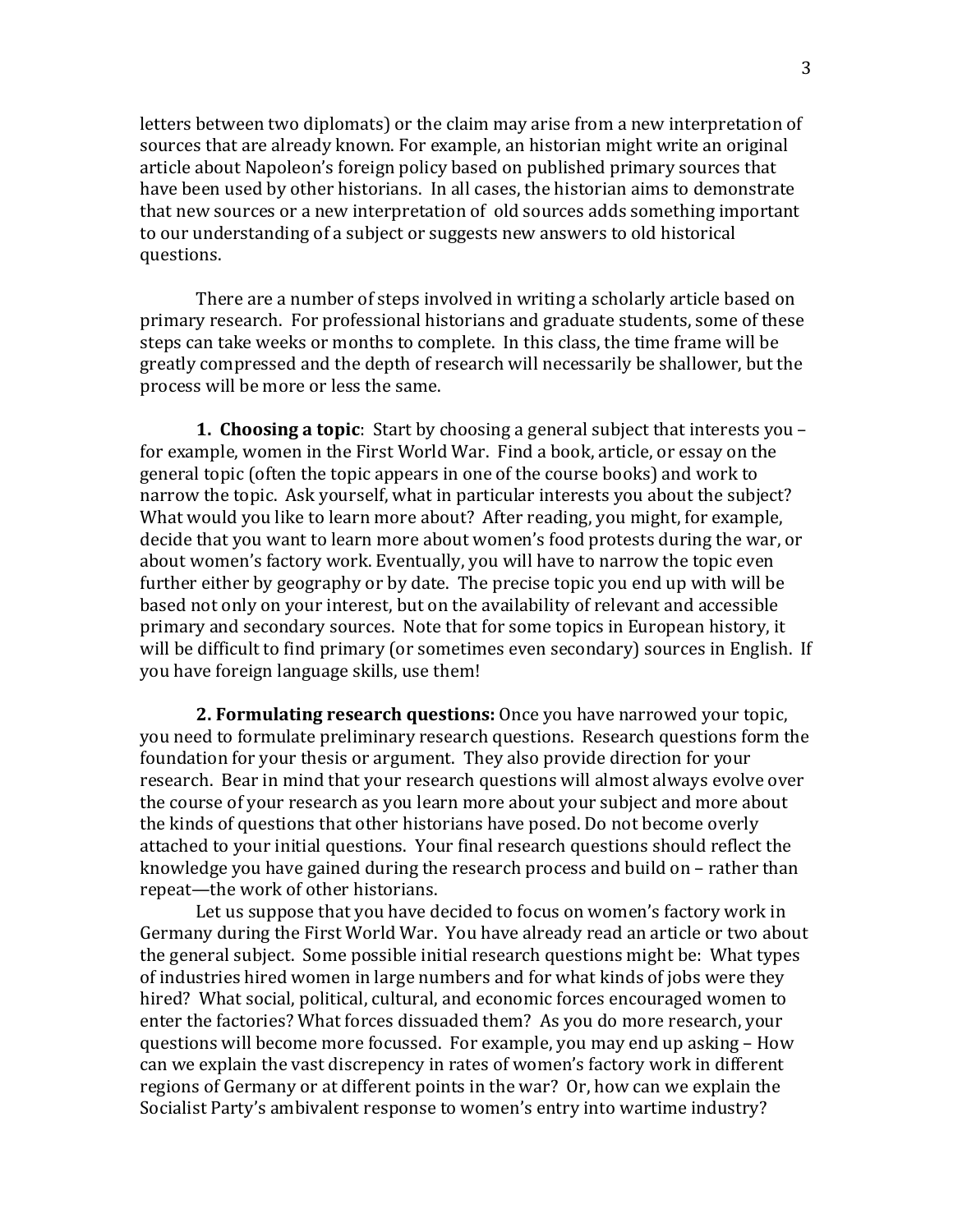It is a good idea to keep a written record of your changing research questions.

**3. Finding secondary sources:** This is an ongoing process throughout your research effort. Start with more general books and articles and work your way to more narrowly focused works. It is essential that you choose your secondary sources carefully, especially since in this class you will only be using a limited number of sources.

-- While encyclopedias (including Wikipedia), almanacs, directories and other general reference works can be useful in establishing basic facts about a topic (dates, population figures, etc.), they are not substitutes for original works of historical scholarship that present arguments and evidence.

---DO NOT simply Google a few key words and choose the first titles that pop up.

--- Find out who the most authoritative historians on the subject are. One way to do this is to look through the footnotes of relevant articles in historical journals. The most important scholars writing on the topic will appear and reappear in the footnotes. They will often be mentioned in the text as well.

---Choose articles from respected historical journals rather than popular magazines. You can get access to hundreds of scholarly journals through the Gelman Library website.

--- Essays published in collections can often be good sources. Unfortunately, volumes of collected essays are catalogued by title and editor's name, not by the name of the author of the individual essay.

--- Try to find works published within the last ten or fifteen years. This may not always be possible, and sometimes the most important secondary work on the subject is much older, but in general, more recent work will give you a better sense of what historians are thinking about your topic today.

--- As your thinking about your topic evolves, you will probably find that you need to find additional secondary sources. Don't constrain your thinking because of the secondary sources you have already picked. It's easy to find new ones.

**3. Analyzing secondary sources:** Secondary sources serve two main purposes in the research process. First, they provide factual information about your topic and historical context for your primary research. Second, they make arguments based on evidence, arguments that you must consider when formulating your own thesis. It is essential that when you read your secondary sources that you make note not just of the relevant factual information provided, but also of the argument or arguments that the writer is making. If, for example, an historian has written an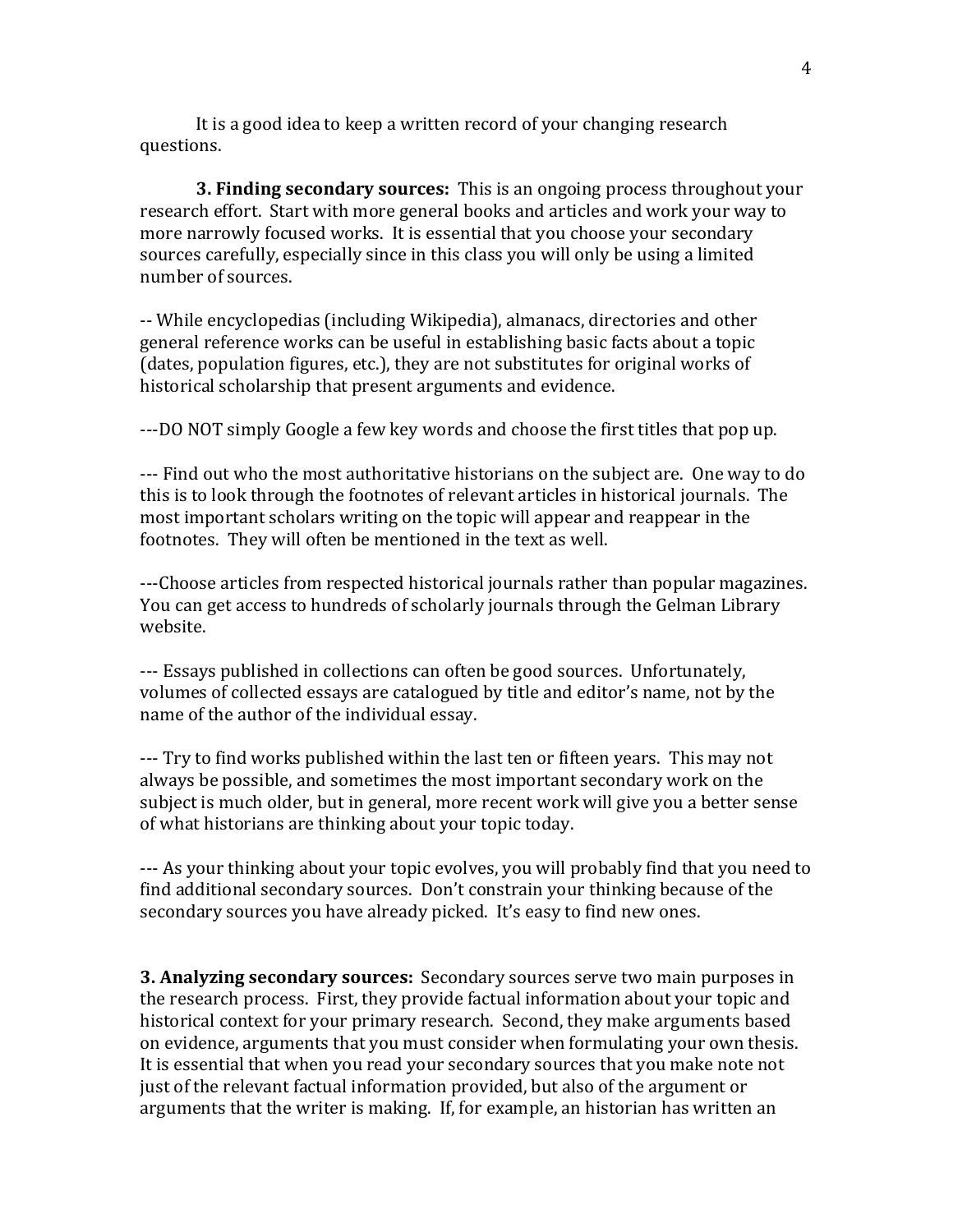article about women munitions workers in Berlin, you need to take note not just of the facts presented (how many women, what they did, when they worked, etc.), but also of the broader point(s) the historian is making. Evaluate the argument presented in the article. Is it convincing? Why or why not? How does the author make use of primary sources? Secondary sources? How does the argument compare to other arguments you have encountered on the subject?

You should formulate your own argument or thesis bearing the arguments of other historians in mind. You do not have to agree with the arguments (in fact, many articles are premised on proving that someone else's thesis is wrong), but you should acknowledge that other arguments have been made and that you are not the first one to have investigated this topic.

.

**4. Finding primary sources:** The process of identifying and retrieving primary sources is both the most exciting and most time consuming part of the research process. It is in the hunt for primary materials that historians stumble across documents that they had never even known existed before, often while they were searching for something completely different. Historian and MacArthur Fellow Laurel Thatcher Ulrich accidentally came across the diary of an early 18<sup>th</sup> century Maine midwife named Martha Ballard in a local archive. Based on that source, she wrote the Pulitzer Prize winning book <u>A Midwife's Tale.[3](#page-4-0) Keep an open mind when</u> you search for primary sources. If you find something really exciting, then adjust your topic so you can use it.

In the last couple of decades, the internet has given historians easy access to an enormous variety of primary sources. Many archives have digitalized some of their holdings and many libraries have put newspapers, books, pamphlets, and other materials on line. Through Gelman Library, you can get access to the Historical New York Times and Washington Post as well as the complete British Parliamentary Papers, among many other sources. Institutions such as the Holocaust Museum have put many important documents on-line. For those who read foreign languages, many European libraries have digitalized significant portions of their collections. There are also websites dedicated to providing students with access to primary documents. Modern History Sourcebook, from Fordham University, is one such site, but there are many others.

Although the internet can be extremely useful for locating primary sources, you may sometimes have better results going to Gelman and Consortium catalogues and finding published volumes of primary sources. In some cases, this will be the only way to find primary sources that have been translated into English from foreign languages (although some websites aimed at students, like Modern History

<span id="page-4-0"></span><sup>3</sup> Laurel Thatcher Ulrich, A Midwife's Tale: The Life of Martha Ballard, Based on Her Diary, 1785- 1812, (New York: Knopf, 1990).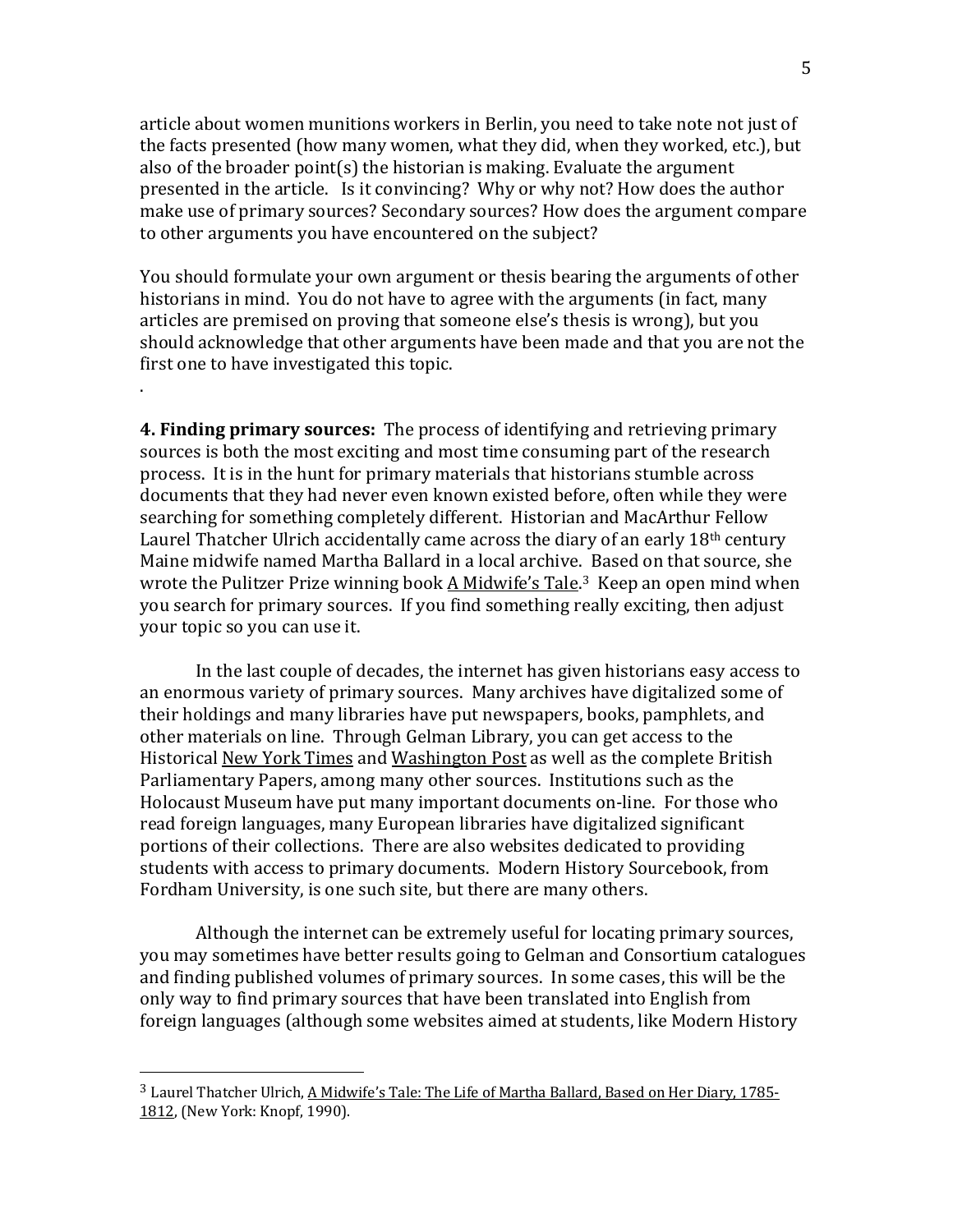Sourcebook, also provide translations). Don't overlook the vast resources at the Library of Congress or the National Library of Medicine or through interlibrary loan.

## **5. Analyzing primary sources:**

Because primary sources provide the main evidence for your argument, perceptive and detailed analysis of those sources is the key to writing a convincing essay or article. The process of analysis should include answers to as many of the following questions as possible, even if you do not ultimately include all of this material in your article.

First, you should establish the historical context of the source:

-- Who is author of document/source? If the specific author is unknown, what group, organization produced the document?

-- What do we know about the author/group/organization/agency, etc. that produced the document? What information might be relevant to understanding the source (e.g. political affiliation or orientation, ethnic, religious, or gender identity).

-- Why did the author/group produce document?

-- What broader historical circumstances help explain why the document was produced?

The heart of your analysis should be a close reading of the document content:

- -- In general, what is the author of the document attempting to do?
- -- What specific historical insights can we gain from a careful examination of the source? (Quote/cite specific examples from the source).
- -- What problems, ambiguities, uncertainties does the source present?
- -- Are there terms used that are potentially misleading?
- -- Are terms used that might have had a different meaning in their historical context? (For example, in earlier centuries "orphan" often referred to a child who had lost only one parent, usually the father.)

Finally, ask yourself what historical argument(s) might the document help support?

**6. Structuring your article:** History articles and essays can adopt different formats. Although all have an introduction, a body, and a conclusion, the elements included in each can vary depending on what you decide is the best format for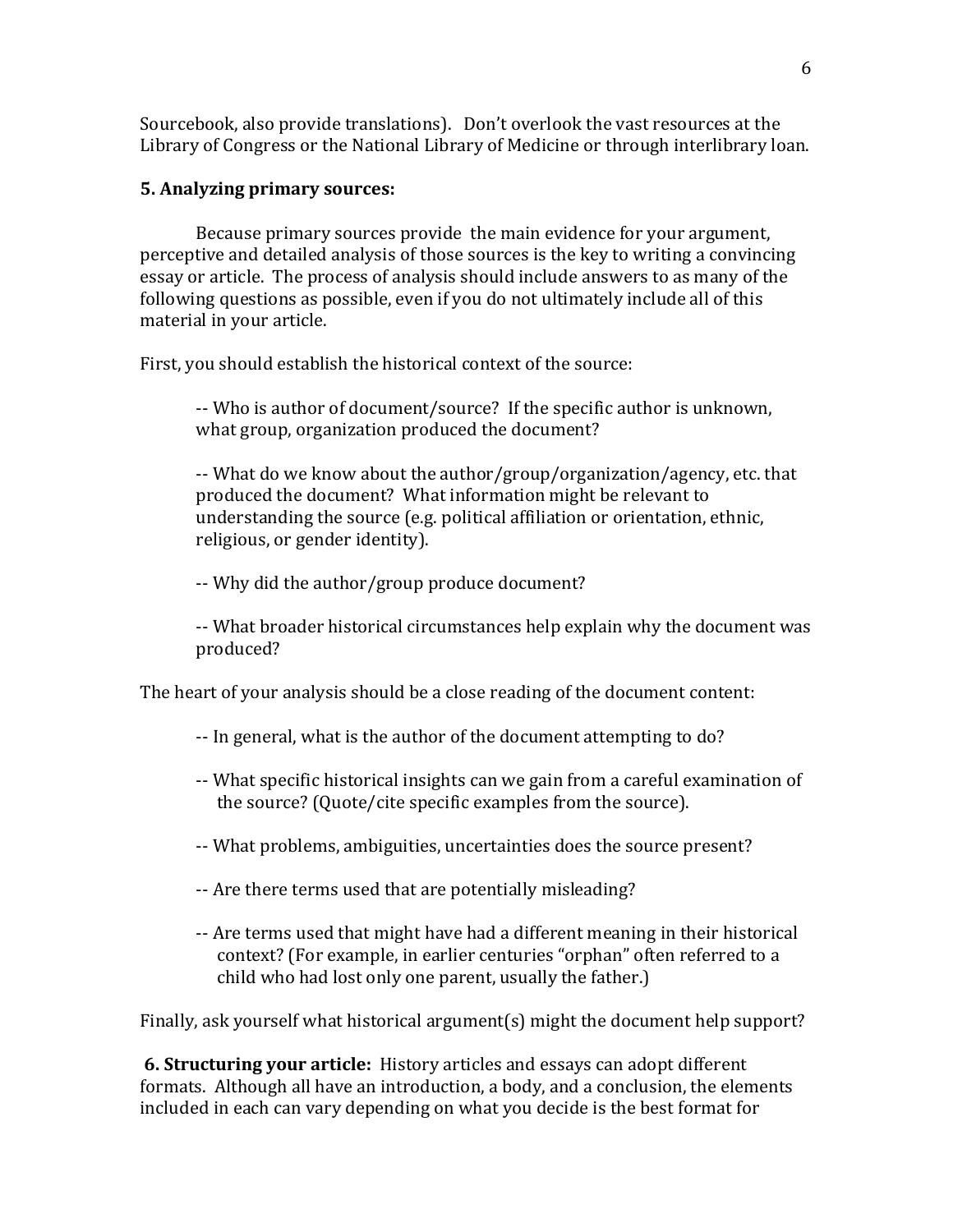presenting your argument and evidence in a convincing manner. Below are some possibilities. Look at a variety of different types of historical articles to get other ideas.

*Introduction*: Open by catching your reader's attention. Some writers choose to describe, in brief, a dramatic anecdote related to the topic. For example, for an article on conflict during the industrial revolution: "On July 16, 1852, Pierre Rameau was found dead, slumped over his weaving loom in Nancy, France." Others strive for a bold or surprising statement that raises the reader's eyebrows. For example, for an article proposing a revision to common interpretations of the French Revolution: "The French Revolution was not a revolution at all." Avoid banal or obvious openings such as "Women played an important role in the industrial revolution." This will pique no one's interest.

Describe the historical problem or questions that demand answers. This discussion should be based on your research questions.

State your thesis/argument that answers your question. Outline how you will demonstrate the thesis. Alternatively, you might end your introduction with your problem and/or questions, allowing the thesis to emerge in the ensuing pages. You can then state your thesis (triumphantly!) after you have presented your evidence.'

Your introduction can be more than a paragraph long.

*Body of essay:* After the introduction, many articles launch into an overview of important arguments that have been made by other historians on the subject (see analysis of secondary sources above). In some cases, other historians may have already proposed answers to the same research questions that you are posing. You should describe those arguments in your paper. Obviously, for a class assignment for which you have a short research clock, you may not be able to find all such relevant secondary works. Nonetheless, it is important to know and articulate what the lay of the historical land look like. If the point of your essay is that it challenges other historians' arguments or that other accounts of the subject have been inadequate in some way, then this section may be several pages long. If your emphasis is on your analysis of primary sources that reinforces or at least does not challenge other arguments, then this section may be briefer.

Present the insights you have gained from the primary sources. This can be a separate section of your essay or it can be integrated into the discussion of secondary sources discussed in the paragraph above.

Every paragraph of the body of the essay should be clearly linked to your thesis. Remember, you are presenting evidence to make a convincing case for your interpretation of the past.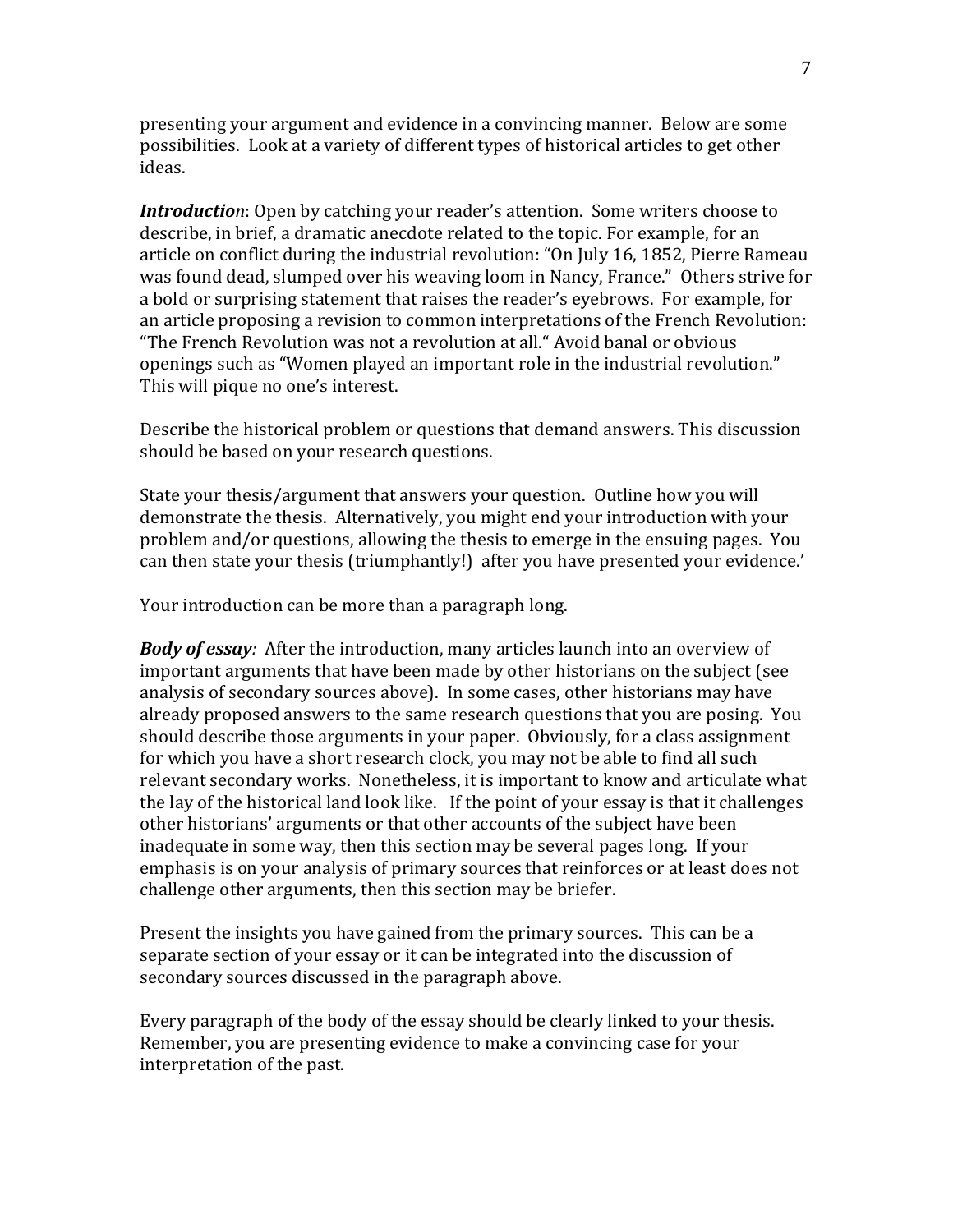*Conclusion***:** Your conclusion should state clearly how your evidence proves your thesis. Avoid the tedious constructions: In this essay I have shown that…. I have used my sources to prove that…. Find a more graceful way to drive home the point that your interpretation is right. Some historians save their argument for the conclusion, building their case throughout the essay in much the same way that a mystery writer builds toward a final dramatic solution to the crime. Most historical problems, however, don't lend themselves easily to this novelistic structure. Still, strive to make your conclusion intriguing or provocative in and of itself and not just a rehash of what you have just rewritten. You might, for example, note the broader implications of your thesis or pose further questions that your essay suggests or other avenues of research that might be pursued to cast more light on the problem you have discussed.

## **Scholarly articles based on secondary sources:**

Articles based on secondary sources offer new arguments about a topic using the work of other scholars. New arguments may by based on synthesizing the research of others in a way that poses new research questions or that offers new answers to old research questions. One common approach is to draw a new, general conclusion from a number of detailed local studies. Other arguments may center on a critique of the works of others, pointing out how new research undermines broadly accepted understandings of a subject. For example, several decades ago, a debate raged among historians about whether the standard of living among English workers rose or fell as a result of industrialization. Many articles appeared that used other historians' primary source based studies to try to prove one side of the argument or the other.

Occasionally historians write articles that use secondary sources to propose new theoretical frameworks for understanding historical developments. For example, Joan Scott's 1986 article, "Gender: A Useful Category of Historical Analysis," makes a complex and original argument about the multiple ways that gender functions in history, while critiquing the works of other historians who have written about gender.<sup>[4](#page-7-0)</sup> The article is based exclusively on secondary sources yet is considered a seminal theoretical essay in the subfield of gender history.

*Choosing your sources***:** When writing an article based on secondary sources, your choice of sources becomes especially important because your argument will center on your interpretation and critique of other historians' arguments. It would be meaningless to write an essay assessing or critiquing arguments that are no longer accepted in the field or that have had no impact on contemporary understandings of the topic. Read over the section above on "Finding Secondary Sources."

<span id="page-7-0"></span><sup>4</sup> Joan W. Scott, "Gender: A Useful Category of Historical Analysis," The American Historical Review 91, no. 5 (Dec. 1986), pp. 1053-1075.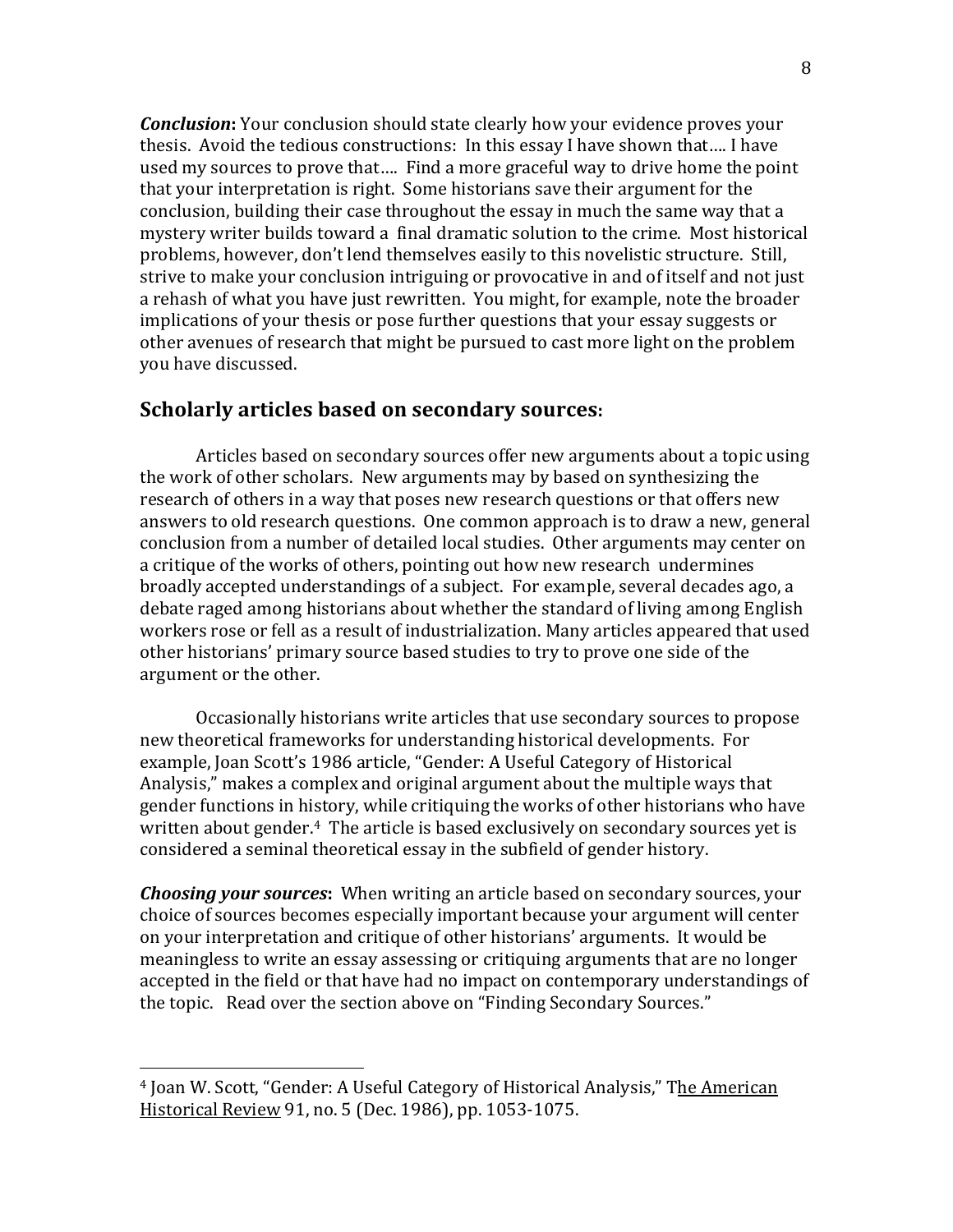*Making an argument***:** As noted above, in this type of article, your argument will center on new insights that you have gained from other historians' research or on critiques and revisions of other historians' arguments. Obviously, you cannot come up with an argument until you have read a significant number of secondary sources.

*Proving your argument***:** The evidence for your argument will be drawn from the research of others. Your challenge is to turn a critical eye on those studies to determine which are convincing and which are flawed. The best historical writing engages not just with studies that confirm the historian's own argument but also deals carefully and fairly with those studies that contradict or challenge the historian's thesis. Articles that ignore or dismiss opposing viewpoints risk being judged uninformed or tendentious and therefore less trustworthy. Perhaps ironically, they are usually less convincing than more judicious and even-handed essays.

**Historical monographs:** An historical monograph is an in-depth study grounded in primary research on a specific topic. Monographs usually take years to research and write. Their intended audience depends on the appeal of the topic and the style of writing. Some books are aimed at a tiny group of specialists while others strive for a broad, popular audience. Laurel Thatcher Ulrich's A Midwife's Tale, (mentioned above) has sold many tens of thousands of copies. Most academic historians base their first monograph on their Ph.D. dissertation. Obviously, you will not be writing a monograph in this class, but some day you might!

**Books of historical synthesis:** Books of historical synthesis usually make no claim to originality. Instead, they aim to bring together the insights of various historians (including, sometimes, their own insights from earlier research) and weave them together into a compelling narrative. Some of the most engaging works of popular history are synthetic in nature. Such books can be highly informative and erudite and can serve as a very useful introduction to or overview of a subject.

**Book Reviews:** Depending on where they are published, book reviews are intended for an audience of academic historians or for members of the nonacademic public interested in history. Readers of book reviews usually want to know whether the reviewer – often an expert on the subject – likes the book and whether it is worth their time to read the entire work. Reviews can be as short as a single page or as long as four or five printed pages. Shorter reviews offer a succinct overview of the contents of the book, a summary of the main argument, and an assessment of the quality, significance, and originality of the volume. Longer reviews often include a broader discussion of the book's subject while shorter reviews stay close to the actual contents of the book.

**Review Essays:** Like book reviews, review essays center around the summary and assessment of several recently or relatively recently published books. They appear in scholarly journals as well as popular venues like The New York Review of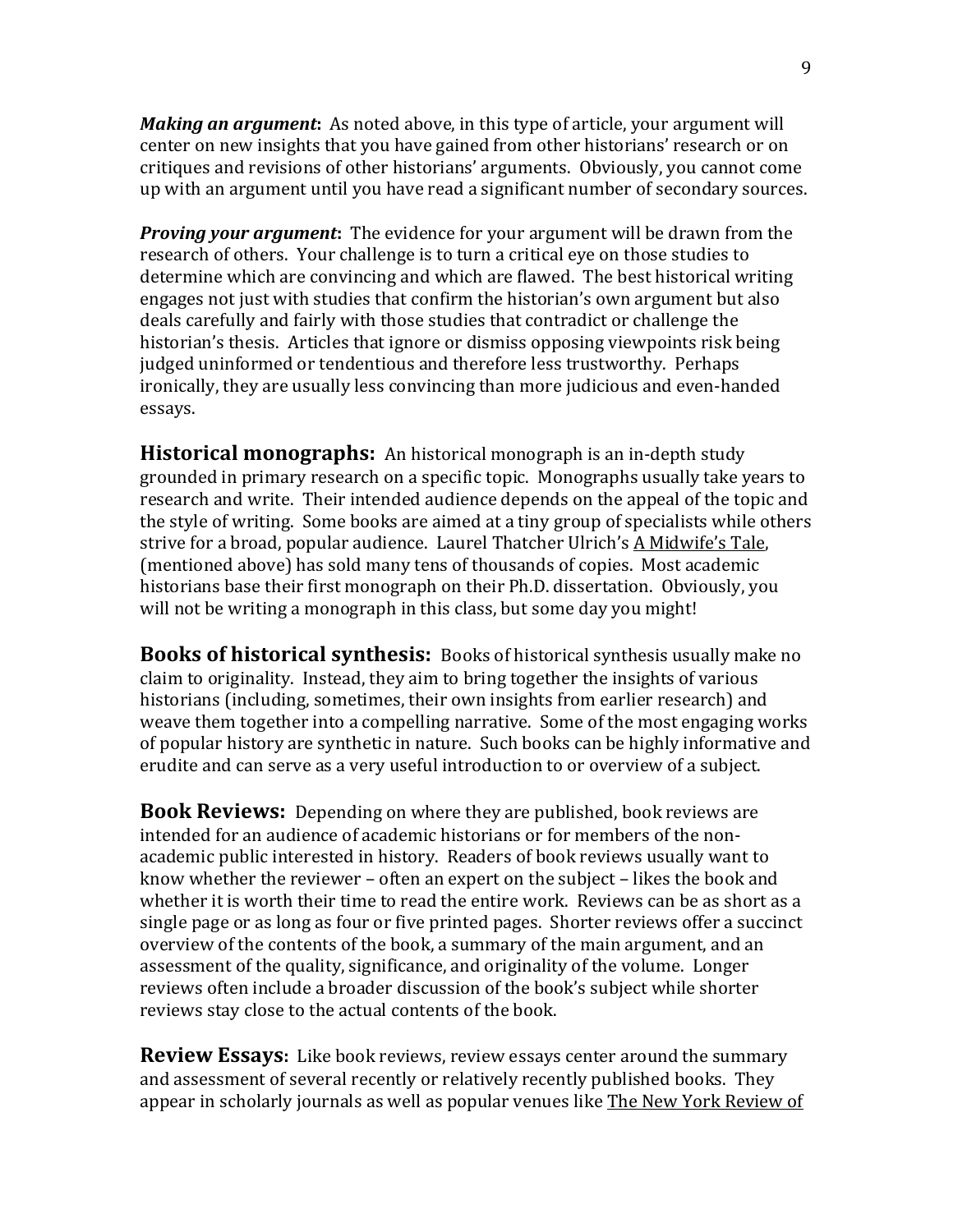Books, The New Republic, and Harper's Magazine. Review essays are not, however, simply multiple short reviews strung together. Summaries and assessments of the various books under consideration are usually worked into a more broadly conceived essay on the state of the field. Unlike straight-forward books reviews, review essays are not geared primarily toward providing the reader with an assessment of the quality of any particular volume. Instead, the essay writer aims to give the reader a sense of the state of scholarly thought on a broad topic such as, for example, the Crusades, the American Civil War, or the Late Medieval Church. Some review essays discuss as few as two or three books on the same general subject, while others discuss a dozen or more. Authors of review essays usually articulate a clear position on what they see as the more and less promising developments and trends in the field. In this sense, review essays are related to articles based on secondary sources discussed above.

# **Appendix: Technical Aspects of Historical Writing**

#### **Citing historical sources, or How to footnote**

Historians almost always use footnotes and endnotes following standard formats such as the Chicago Manual of Style or the MLA. Specific page numbers or page ranges are required unless the reference is strictly bibliographic. For example, in some instances it may be appropriate to include a footnote/endnote that reads: For more on women and the Catholic Church in nineteenth century France, see…..(full bibliographic information about several titles without specific page numbers.) References to particular arguments, however, should give specific page numbers. (e.g. "Natalie Zemon Davis makes a similar argument in The Return of Martin Guerre, (Cambridge, Mass.: Harvard University Press, 1983), pp. 21-34. )

Unlike social scientists, historians almost never use in-text citations. The one exception might be a book review which refers only to a single volume, the full bibliographic information for which is noted at the beginning of the review. In this instance, some writers will simply provide page numbers in parentheses for quotations from that book.

On-line sources should be cited according to standard formats. If the citation refers to an article accessed on-line, then the footnote/endnote must include the full standard periodical citation as well as the website information. For example: Jane Doe, "Women Weavers in Eighteenth Century Devonshire," British Historical Studies 17 (Dec. 1996): 12-13, [www.projectmuse/BHS.](http://www.projectmuse/BHS) etc. , accessed May 15, 2010.

## **Common Writing Issues for Historians**

**Tenses:** When writing about the past, use the past tense. However, when referring to arguments or points made by modern historians writing about the past, use the present tense. For example: "Laura Frader *points out* that increasing numbers of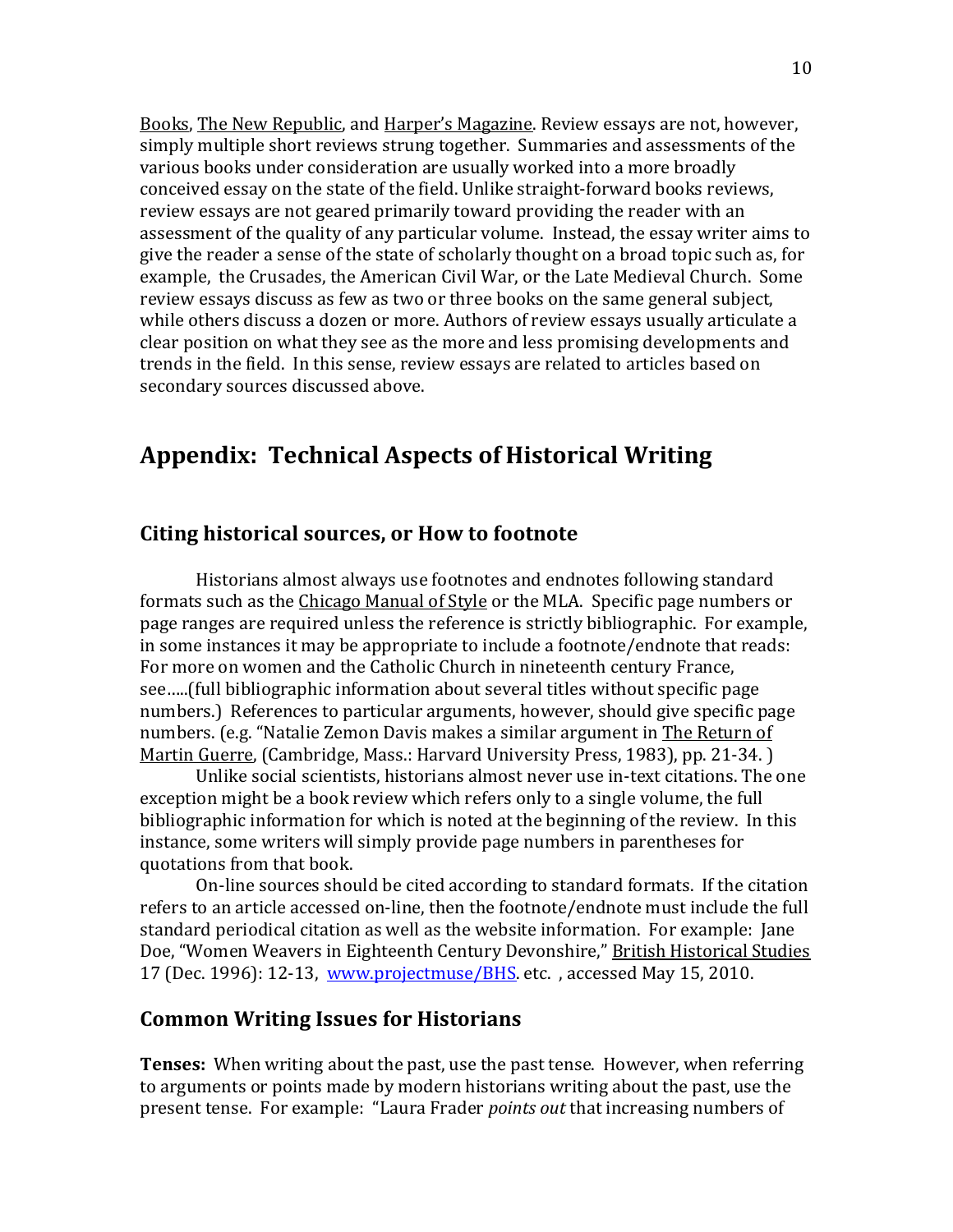women garment laborers *worked* at home." Frader is a historian writing in the 1990s, and thus should be referred to in the present tense. The garment laborers worked a century ago. They require the past tense.

The question of tenses becomes trickier when the historical subject under discussion occurred very recently or the historian's interpretation was written a long time ago. In most cases, even recent historical events can be treated in the past tense. In the case of historians who wrote more than a couple of decades ago, the decision about what tense to use depends on how you are using that historian's work. For example, when I quoted E.H. Carr at the beginning of this handbook I used the past tense, both because he made the relevant comment half a century ago and, more importantly, because the fact that he made the comment in the relatively distant past is part of the reason I used the quotation (which is why I mention it in the sentence). There may, however, occasionally be instances when it makes more sense to use the present tense when discussing a historian who wrote in the past. This is largely a judgment call. Just be sure that you are consistent throughout your writing.

**Quoting:** Historians tend to use a lot of quotations. Don't overuse them. It is rarely necessary or appropriate to quote secondary sources unless the specific wording that the author uses is significant to making your point. Even in these cases, quotations should be limited to a sentence or less. The one exception to this may be book reviews or review essays where you may want to comment on the author's writing style or word choice. In most cases, however, it is far better to summarize the author's point and footnote the source.

You may find it necessary to quote primary sources at greater length when the precise wording is important to your point. Note that in the following selection, the precise vocabulary used in the quoted text is critical to the point that the historian is trying to make.

In some ways, the late-nineteenth-century discussion demonstrates the persistence of an earlier view that femininity, commerce, and corruption were inextricably linked, and that the consumer was by nature a coquette, by turns weak and manipulative. "For women," Pierre Giffard declared, "the matter of money may be summed up by several synonyms: flirtation, the desire to please, to dominate, to seduce, the desire to display themselves and to be admired." Critics thus saw the department store as a work of such diabolical genius precisely because it speculated on "the coquetry of women" and "invested in their vanity." For many, indifference to the domestic sphere and a predilection for public display were particularly Parisian characteristics.[5](#page-10-0)

If you do quote, be sure that you quote precisely. You cannot alter the wording or punctuation of the quotation in any way without alerting the reader to your

<span id="page-10-0"></span><sup>5</sup> Lisa Teirsten, Marianne in the Market: Envisioning Consumer Society in Fin-de-Siecle France, (Berkeley, CA: University of California Press, 2001), p. 34.